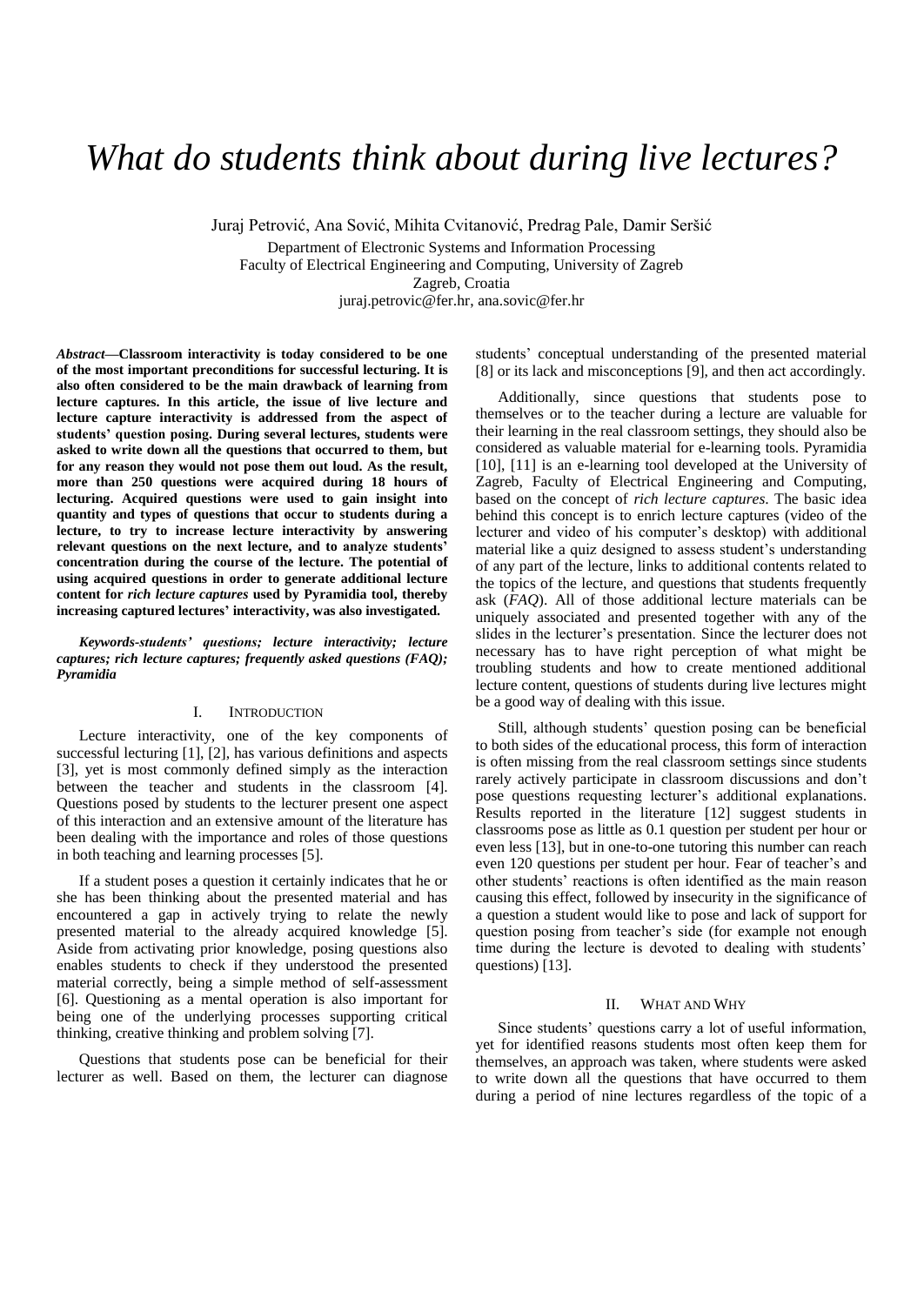question. It was expected that in this case, students' decision to write a question would not be obstructed by any of the three previously identified reasons.

Using this approach several goals were hoped to be achieved:

- 1. Obtain statistical information about quantity and types of students' questions during a lecture in real classroom settings.
- 2. Obtain information about timing during the lecture when specific categories of questions occur to students.
- 3. Test the effectiveness of this method of acquiring students' questions.
- 4. Analyze the potential of using acquired questions as additional lecture content for Pyramidia rich lecture captures.

## III. EXPERIMENT

*Signals and systems* is a 4<sup>th</sup> semester base course taught at the University of Zagreb, Faculty of Electrical Engineering and Computing. Main objectives of the Signals and systems course are to introduce the concepts of signals and systems, and to apply those concepts in real-world situations in the fields of computer science, electrical engineering and telecommunications. There are 600 to 800 students enrolled in this course each year. Students are divided into several groups each taught by a different professor. All lectures, lectured by one of them, were captured using Pyramidia software and published online during the academic year 2009/2010. Published lectures consisted of two synchronized video files (video of the lecturer and video of lecturer's computer's desktop) and navigational system (video slider and navigation through lecture slides), yet without any additional lecture contents like links to materials with additional or more detailed explanations, or frequently asked questions related to lecture slides.

This experiment covered a period of nine lectures, each lasting two times forty-five minutes. On each lecture, students were encouraged to ask questions out loud or to write them on survey papers that were collected at the end of each lecture. The questions could be about the current lecture or anything

that students were thinking about. Beside questions, students were also instructed to write the time when the question occurred to them. At the beginning of each new lecture, the lecturer answered all relevant questions related to the last lecture.

## IV. RESULTS AND DISCUSSION

#### *A. Categories of acquired questions*

As the result of the experiment, 257 student questions were acquired. Three examples of student questions and comments from the first lecture are listed in the Table 1. Questions were then divided into groups of related ones resulting in the following 10 categories:

- Lecture questions about current lesson, formulas,  $\bullet$ explanations, figures and graphs.
- Suggestions about lectures how to teach more  $\bullet$ interestingly, suggestions about design of the slides.
- Exam and course organization what teacher is the best and what and how to study for the exam.
- Motivation why students need to learn the material that is being lectured.
- Lecturer and assistant teachers about lecturer and his helpers conducting the experiment.
- General suggestions about classroom properties and settings.
- Survey questions about this survey.
- Learning questions about learning material for other courses.
- Break when will the teacher make a break in the lecture?
- Random thoughts about football, lunch, sleeping, jokes, etc.

The exact question counts and their statistics are presented in the Table 2.

TABLE 1. EXAMPLES OF STUDENT QUESTIONS

| <b>Time</b> | Ouestion                                                                 | <b>Category</b>            |  |  |  |
|-------------|--------------------------------------------------------------------------|----------------------------|--|--|--|
| 08:38       | What is the cause of the Gibbs phenomenon?                               | Lecture                    |  |  |  |
| 08:40       | Why these slides don't have history facts to make them more interesting? | Suggestions about lectures |  |  |  |
| 09:50       | Why does the professor not use crayons?                                  | General suggestions        |  |  |  |

## *B. Question posing statistics*

The total number of acquired questions (257) collected over nine two-hour lectures makes an average of 14.28 questions per hour of lecture. The average for questions related to the lecture itself (question categories: lecture, suggestions about lectures, exam and course organization and motivation) equals 8.16 per hour of lecture, which is still significantly higher than the usual number of questions students pose during a lecture.

If expressed as the number of questions an average student has posed per hour of a lecture during the measuring period, those rates drop to 0.31 for overall question rate, and 0.17 for the rate of questions related to the lecture. The last rate of 0.17 suggests a 70% increase over the reported rate at which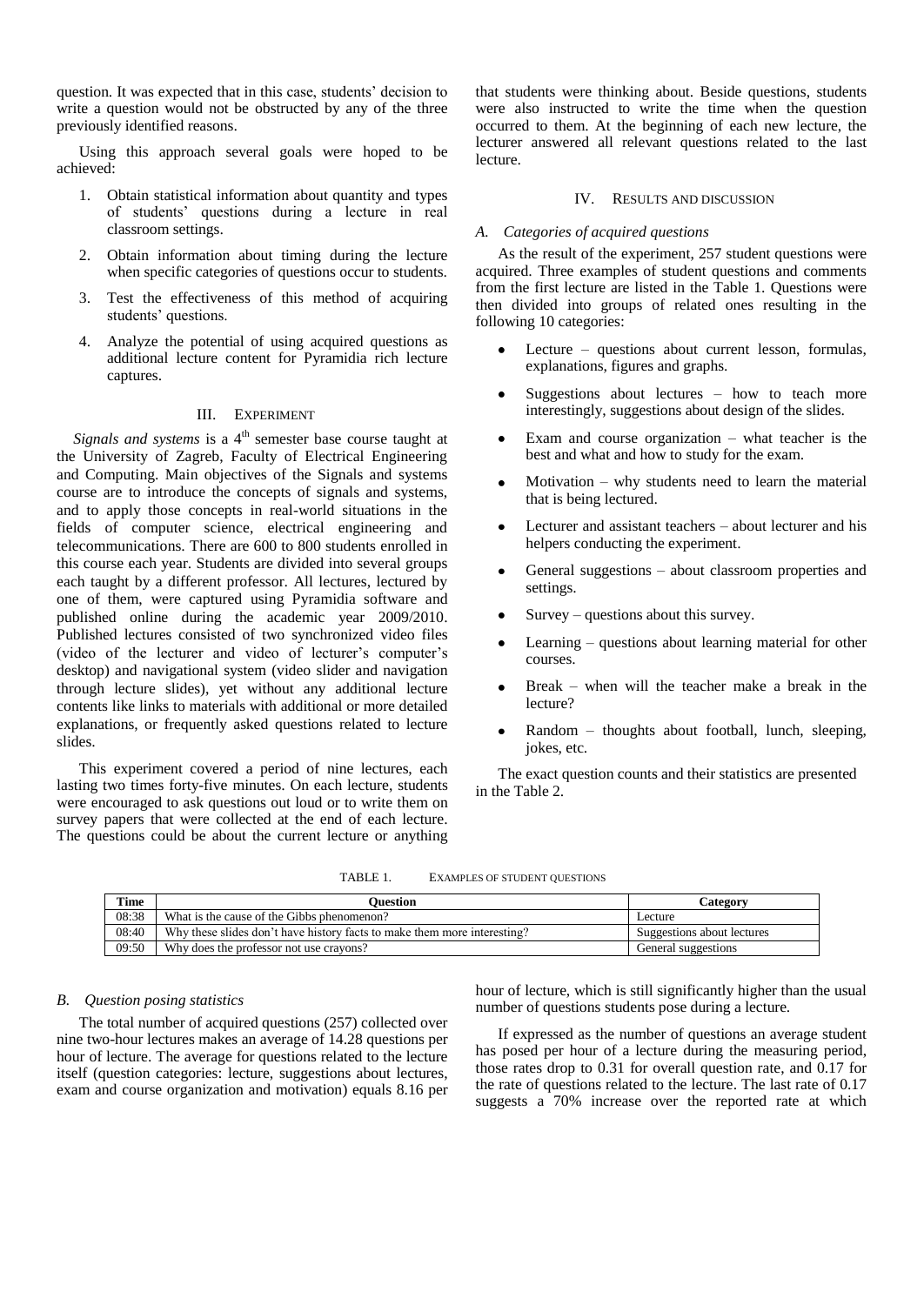students pose questions out loud during a lecture in real classroom settings [12]. Yet, if only the results of the students who actually participated and submitted a survey are taken into account, their question rate per hour of lecture rises to 0.99 for all questions and 0.57 for questions regarding the lecture. Detailed statistics for each of the lectures can be found in the Table 2.

## *C. The decrease of question posing rate*

Surveys' results also indicate that students were very motivated to write their questions first time when the survey was introduced to them, with an average of 2.54 questions per survey and 74% of students participating. However, both the number of submitted surveys and number of question per survey were decreasing on every further lecture. The only exception was the  $6<sup>th</sup>$  lecture, when the students were again additionally encouraged by the lecturer to write their questions through a motivational speech.

Several reasons were identified to explain this issue:

Delayed response and lack of reward. Since students were not offered a direct reward for submitting surveys, and doing that did on the other hand require some effort on their side they soon lost motivation to do so, which was confirmed by their survey comments. And although anonymity encouraged students to write more questions than they would usually pose out loud, indicated both in number and types of acquired

questions, the delayed lecturer's response to those questions occurring at the next lecture did not encourage them enough to continue filling surveys with their questions.

- Decrease in the number of students who attend lectures and lack of continuous studying throughout the semester. Since students mostly do not study on a regular basis, their lack of knowledge prevents them from being able to follow a lecture for which they often decide not to attend it at all. Otherwise, even if they do attend a lecture, they do not pay close attention to the lecturer or their insufficient knowledge prevents them from being able to formulate a question.
- Issues with simultaneous question writing and lecture listening activities. Some students complained that they did not manage to write down questions and listen to the lecturer at the same time. This complaint is found to be justified and confirmed in the literature [14], [15].
- Need for practice. The material to be learned in frames of Signals and systems is quite challenging and difficult to comprehend without further practice. There are many formulas and mathematical proofs included in the course material, thus students need more time to think about them. This also means students could have more questions at home, when they study, than at the lecture, which was confirmed in some of the students' comments.

TABLE II. COUNTS OF EACH QUESTION TYPE PER CATEGORY AND PER LECTURE

| Lecture index                                                       |                                 | 1.   | 2.             | 3.             | 4.       | 5.             | 6.             | 7.             | 8.             | 9.             |
|---------------------------------------------------------------------|---------------------------------|------|----------------|----------------|----------|----------------|----------------|----------------|----------------|----------------|
| Number of students in the classroom                                 |                                 |      | 48             | 67             | 49       | 36             | 39             | 30             | 35             | 32             |
| Number of the filled surveys                                        |                                 | 63   | 21             | 10             | 9        | 6              | 11             | $\overline{c}$ | 5              | 3              |
|                                                                     | Lecture                         | 72   | 6              | 5.             | 3        |                | 12             |                | 3              | $\overline{c}$ |
| <b>Ouestions</b><br>related to the<br>lecture                       | Suggestions about lectures      | 14   | 10             | $\overline{c}$ |          | 3              | $\overline{2}$ | $\Omega$       | $\Omega$       | $\Omega$       |
|                                                                     | Exam and organization           | 6    | $\Omega$       | $\Omega$       | $\theta$ | $\Omega$       | $\Omega$       | $\Omega$       | $\Omega$       | $\Omega$       |
|                                                                     | Motivation                      | 4    | $\Omega$       | $\Omega$       | $\theta$ | $\Omega$       | $\Omega$       | $\Omega$       | $\Omega$       | $\Omega$       |
| <b>Ouestions related to the lecture (total)</b>                     |                                 | 96   | 16             | $\tau$         | 4        | $\overline{4}$ | 14             | 1              | 3              | $\overline{2}$ |
| Average number of questions related to the lecture<br>per student   |                                 | 1.13 | 0.33           | 0.11           | 0.08     | 0.11           | 0.36           | 0.03           | 0.09           | 0.09           |
| Average number of questions related to the lecture<br>per survey    |                                 | 1.52 | 0.76           | 0.70           | 0.44     | 0.67           | 1.27           | 0.50           | 0.60           | 0.67           |
|                                                                     | Lecturer and assistant teachers | 15   | 3              |                |          | $\Omega$       | 3              | 1              | 1              | $\Omega$       |
|                                                                     | General suggestions             | 3    | 1              | $\Omega$       | -1       | $\Omega$       | $\Omega$       | $\Omega$       | $\Omega$       | $\Omega$       |
| <b>Ouestions</b><br>unrelated to                                    | Survey                          | 8    | $\overline{c}$ |                |          |                | $\Omega$       | $\Omega$       | $\Omega$       | $\Omega$       |
| the lecture                                                         | Learning                        | 5    |                |                | $\Omega$ | $\Omega$       | $\Omega$       | $\Omega$       | $\Omega$       | $\Omega$       |
|                                                                     | <b>Break</b>                    | 8    | 5              |                | $\Omega$ |                | $\Omega$       | $\Omega$       | $\Omega$       | $\theta$       |
|                                                                     | Random                          | 25   | 12             | $\mathfrak{2}$ | 3        | $\Omega$       | 1              | $\Omega$       |                |                |
| Questions unrelated to the lecture (total)                          |                                 | 64   | 24             | 6              | 6        | $\mathfrak{2}$ | $\overline{4}$ |                | $\mathfrak{2}$ |                |
| Average number of questions unrelated to the lecture<br>per student |                                 | 0.75 | 0.50           | 0.09           | 0.12     | 0.06           | 0.10           | 0.03           | 0.06           | 0.03           |
| Average number of questions unrelated to the lecture<br>per survey  |                                 | 1.02 | 1.14           | 0.60           | 0.67     | 0.33           | 0.36           | 0.50           | 0.40           | 0.33           |
| Average number of questions per student                             |                                 |      | 0.83           | 0.19           | 0.2      | 0.16           | 0.46           | 0.07           | 0.14           | 0.09           |
| Average number of questions per survey                              |                                 | 2.54 | 1.90           | 1.30           | 1.11     | 1.00           | 1.64           | 1.00           | 1.00           | 1.00           |

## *D. Time analysis*

Another point of interest in this research was the time analysis of students' questions. Although students were asked

to write the time when each of the questions occurred to them on the survey, only a limited number of them really did this, resulting in 150 questions (60%) including their occurrence time. A time graph of the lecture including number of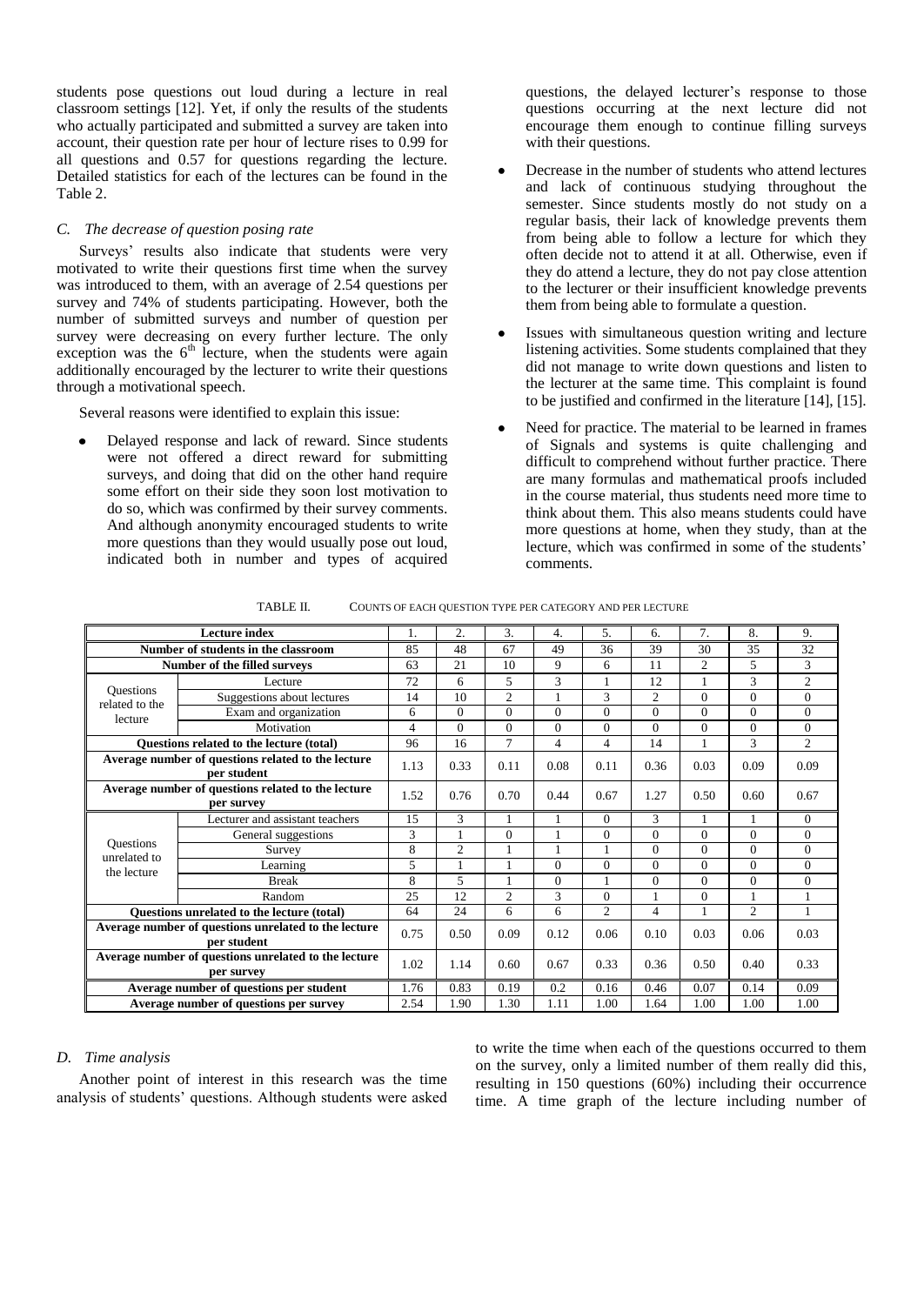questions occurring at each minute of a lecture is presented at the Figure 1. The results, although obtained from a very small sample of students' questions, suggest a relatively constant rate of questions related to the content of the lecture (question categories: lecture, suggestions about lectures, exam and course organization and motivation) throughout the whole lecture and a lower rate of questions unrelated to the lecture content (question categories: lecturer and assistant teachers, general suggestions, survey, learning, break, random) increasing around 25 minutes after the beginning of the lecture

and after the break between two hours of lecture. This increase in number of questions unrelated to the lecture material indicates a loss of students' concentration and moving the focus of their thoughts away from the lecture. Those results are in accordance with the results of related research reporting a drop in students' attention occurring 10 to 30 minutes after the lecture has begun due to its passive nature [16], [17]. Intervals 0-15 and 60-75 of the lecture refer to breaks before and during the lecture and therefore don't contain questions.



Figure 1. Students' questions during the course of the lecture

# *E. Applicability of questions as Pyramidia additional lecture content*

Out of all the acquired questions, those related to the lecture content and those related to students' motivation were considered for use as additional lecture contents in Pyramidia lecture captures of the Signals and systems course. Categories where acquired questions are intended to be used are links and frequently asked questions. For each of 26 identified students' questions related to misunderstanding of general concepts that were expected to be a part of students' prior knowledge links to materials explaining them will be provided in Pyramidia, and associated with the presentation slide during which they occurred. Also, for each of 84 identified students' questions related to a very specific part of the lecture or lecture slide, the question and its answer will be provided in Pyramidia FAQ section. Those materials are now to be added to previously recorded Pyramidia lecture captures.

### *F. Overall method effectiveness*

In conclusion, although a significant number of questions were acquired using the proposed method, and 43% of those questions were found to be applicable and useful as Pyramidia additional lecture content, the sudden decrease in submitted question rate was an issue that needs to be more successfully handled. The key drawbacks of the method identified to cause the decrease in response rate are the difficulty of maintaining students' motivation, lack of students' continuous studying throughout the semester and problem with simultaneous listening and writing.

#### V. CONCLUSION

This paper attempted to investigate the diversity of questions that occur to students during a lecture, their types and occurrences over the course of the lecture and acquire as many of them as possible by having the students to write them down. As the result a number of questions that will be used as additional content in Pyramidia lecture captures are acquired and statistically processed, indicating that students really have much more questions than they usually pose out loud during a lecture, that their questions are a valuable material that can be used to enrich lecture captures. Still, as a mean of acquiring those questions, the method presented also showed some significant drawbacks, as the rapid decrease of students' interest to participate in the survey, and should be dealt with in future work.

## VI. ACKNOWLEDGEMENT

The work described in this paper was conducted under the research project "Complex System Modelling" (036-0362214- 1987), supported by the Ministry of Science, Education and Sports of the Republic of Croatia.

#### **REFERENCES**

- B. Su, C. Bonk, R. Magjuka, X. Liu, and S.-H. Lee, "The importance of interaction in web-based education: A program-level case study of online MBA courses," *Journal of Interactive Online Learning*, vol. 4, no. 1, pp. 1–19, 2005.
- [2] V. P. Dennen, A. Aubteen Darabi, and L. J. Smith, "Instructor–Learner Interaction in Online Courses: The relative perceived importance of